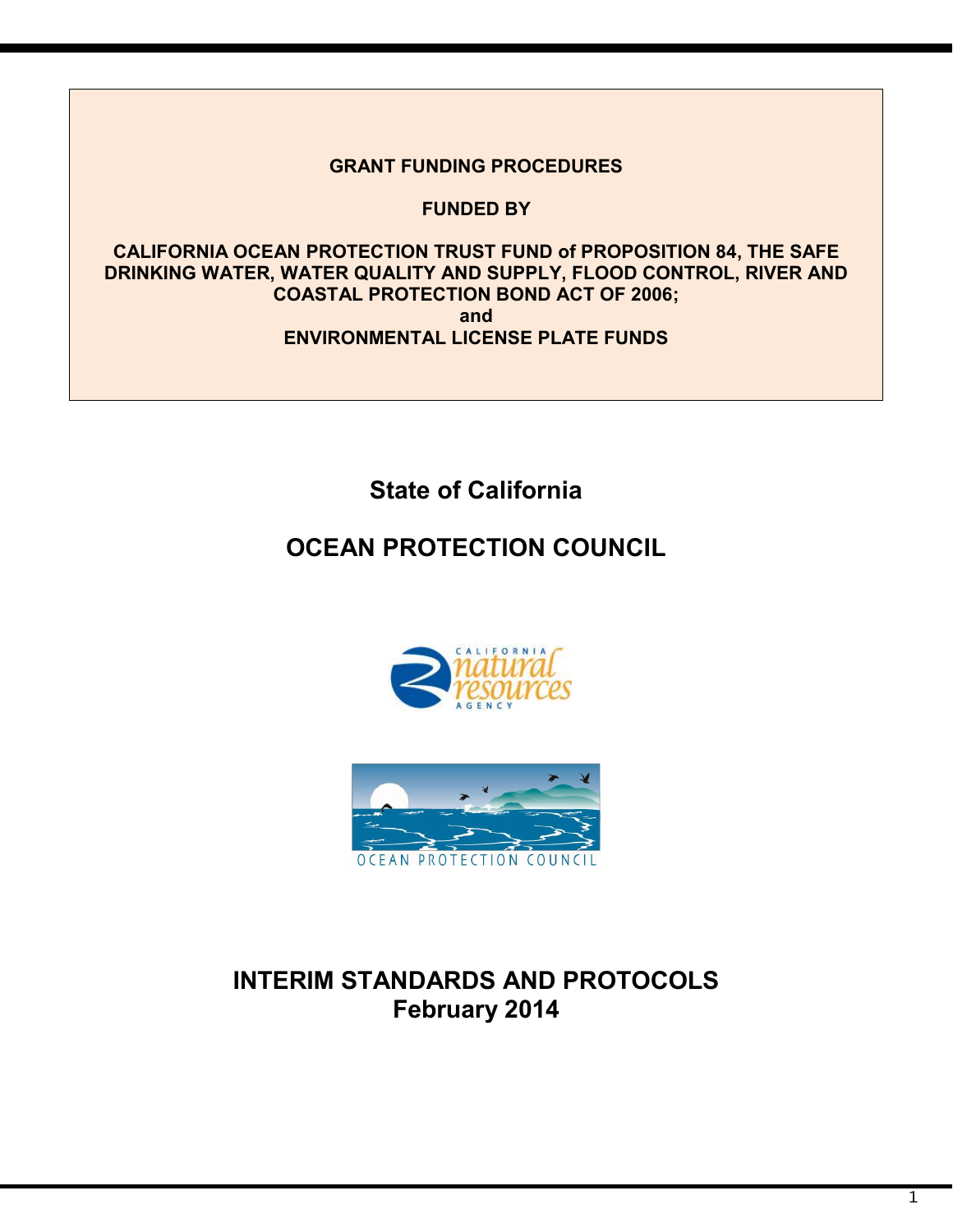## **OBJECTIVE**

 The Ocean Protection Council (OPC) is charged with implementing the California Ocean Protection Act (COPA). An important tool to achieve the provisions of COPA is the funding of projects and programs that target the proposed actions identified in the OPC 2012-2017 Strategic Plan.

## **PROJECT ELIGIBILITY**

 In addition to consistency with COPA and the OPC strategic plan, projects that will be considered for funding by the OPC must:

- Directly relate to the ocean, coast, associated estuaries, or coastal-draining watersheds
- Have demonstrable support from the public
- Be of greater-than-local interest

## **APPLICANT ELIGIBILITY**

**APPLICANT ELIGIBILITY**<br>**Applicants -** Grant funds can be awarded to public agencies, nonprofit corporations, or private entities subject to Public Resources Code Section 35650.

 **ELIGIBILITY -** Other eligibility requirements are specified in Public Resources Code Section 35650.

 **Maximum Grant Awards** – There is no minimum or maximum for grant awards.

## **PRIORITY CONSIDERATION –**

The OPC will give additional consideration to proposed projects that:

- Employ an innovative approach to solving a problem
- Improve the manner in which the state manages coastal and ocean resources
- Help resolve more than one issue
- Include a contribution of funds or services by other entities
- Are ready to implement (grantee or contractor will start and finish the project in a timely manner)
- Involve a combination of local, state, or federal agencies or that are public/private partnerships

 **OPC Program Priorities –** The OPC Program Priorities are consistent with the goals included in the OPC 2012-2017 Strategic Plan.

- Improve decision-making through use of best available science by state entities and agencies charged with ocean and coastal stewardship. Capitalize on and leverage the scientific community to support management and policy directions.
- Prepare for and reduce harmful impacts of climate change on coastal development and infrastructure, public health and safety, the economy, and ecosystems by encouraging adaptation to climate change and engaging decision makers at all levels of government.
- Promote the long-term health of marine ecosystems and sustainability of marine fisheries in order to protect California's living marine resources and the communities that rely upon them.
- Reduce the negative impacts of land-based activities on marine ecosystems and the state's coastal and ocean economy.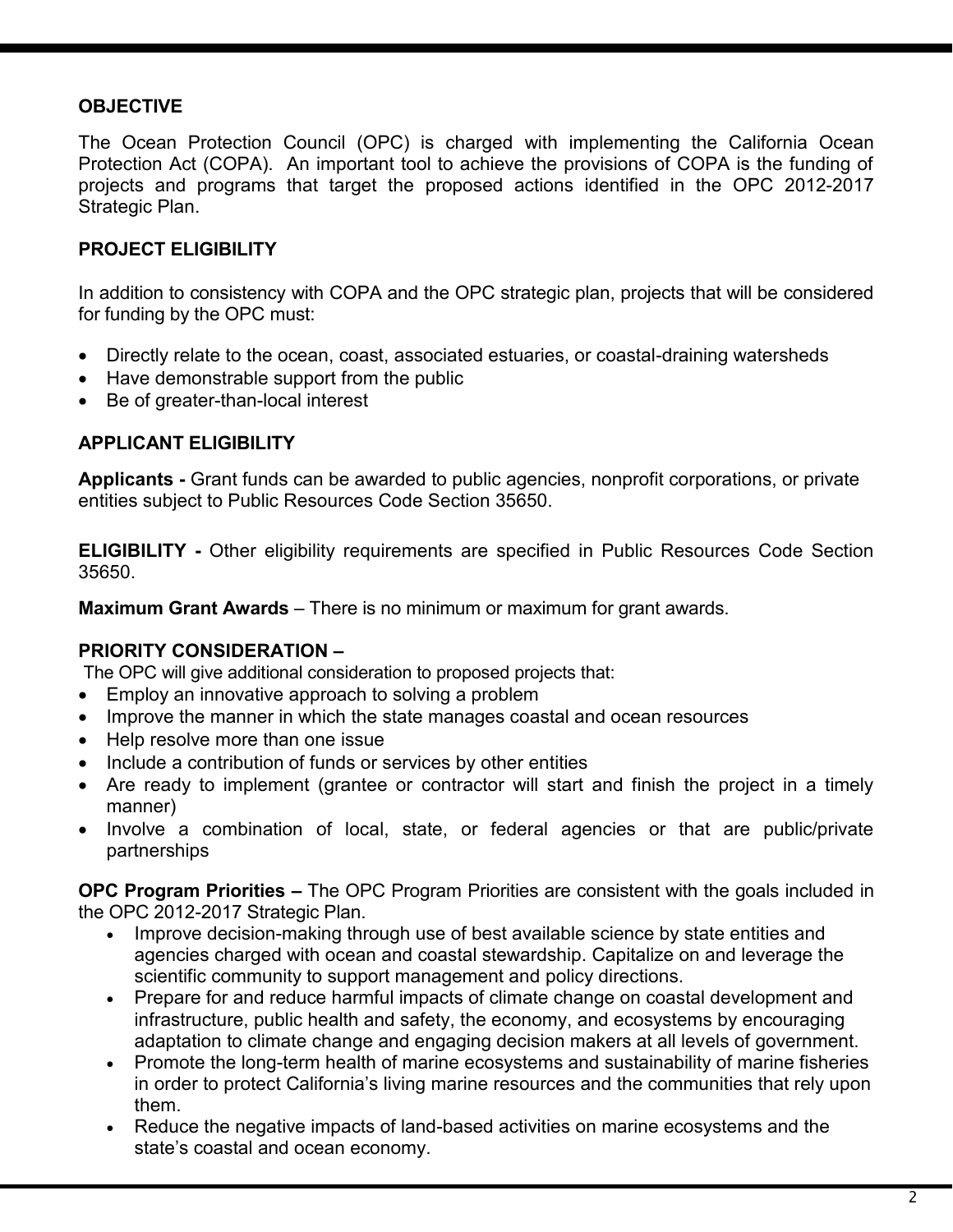# **EXAMPLES OF INELIGIBLE PROJECTS**

The list below includes examples of applications and plans that will not be funded under this program. This is not a comprehensive list.

- Projects focused solely on public education
- Projects requesting funding to make up for funds that have been lost from another source
- Projects requesting funds for ongoing monitoring.

# **GRANT SELECTION PROCESS**

 Proposals may be submitted via competitive grant rounds, as requested by the OPC Executive Director or OPC Council members, or via unsolicited requests. Proposals will be reviewed by the OPC Executive Director or Deputy Director to determine if it is consistent with the OPC 2012-2017 Strategic Plan. Proposals will be evaluated by OPC staff and outside reviewers as necessary. When appropriate, proposals may be sent to the California Ocean Science Trust and outside experts for technical review.

Reviewers will review each application and evaluate it based on the following criteria:

 • **Management Relevance:** How well will this project improve our management of ocean and coastal resources?

 • **Innovativeness:** Is this an approach that has not been tried or will result in a new approach to management?

- **Uniqueness:** Is this a proposal that can be/should be funded by other sources?
- **OPC Strategic Plan**: Is the proposal consistent with the OPC Strategic Plan?

 • **Technical/Scientific Merit:** Is the project approach technically sound? What is the likelihood the project will fulfill its stated goals and objectives? How feasible will it be to determine project effectiveness?

 • **Overall Qualification of Applicants:** Has the applicant demonstrated the necessary experience, training, facilities, and administrative resources to accomplish the project? Does the applicant have existing infrastructure or administrative capacity to develop the project successfully? Where applicable, does the applicant hire or contract with experienced scientific staff in an area of specialty that would improve the outcome and potential success of the underlying proposal?

 • **Project Costs:** Has the applicant demonstrated that the project budget is appropriate to accomplish the goals?

• **Support:** Does the project enjoy public and/or state agency support?

After individual reviewers have evaluated the proposals, they will meet to compare evaluations, share expertise, and develop a consensus ranking for the proposals. The OPC staff will consider the reviewers' recommendations on each proposal and *may* recommend them to the OPC for funding based upon additional program considerations that management will evaluate, including:

- Availability of funding
- Balance/distribution of funds among funding categories

 • Coordination with other projects funded or considered for funding by the OPC or other state agencies.

 If staff recommends projects for funding to the OPC, the recommendation will be made at an OPC meeting for OPC determination of final awards.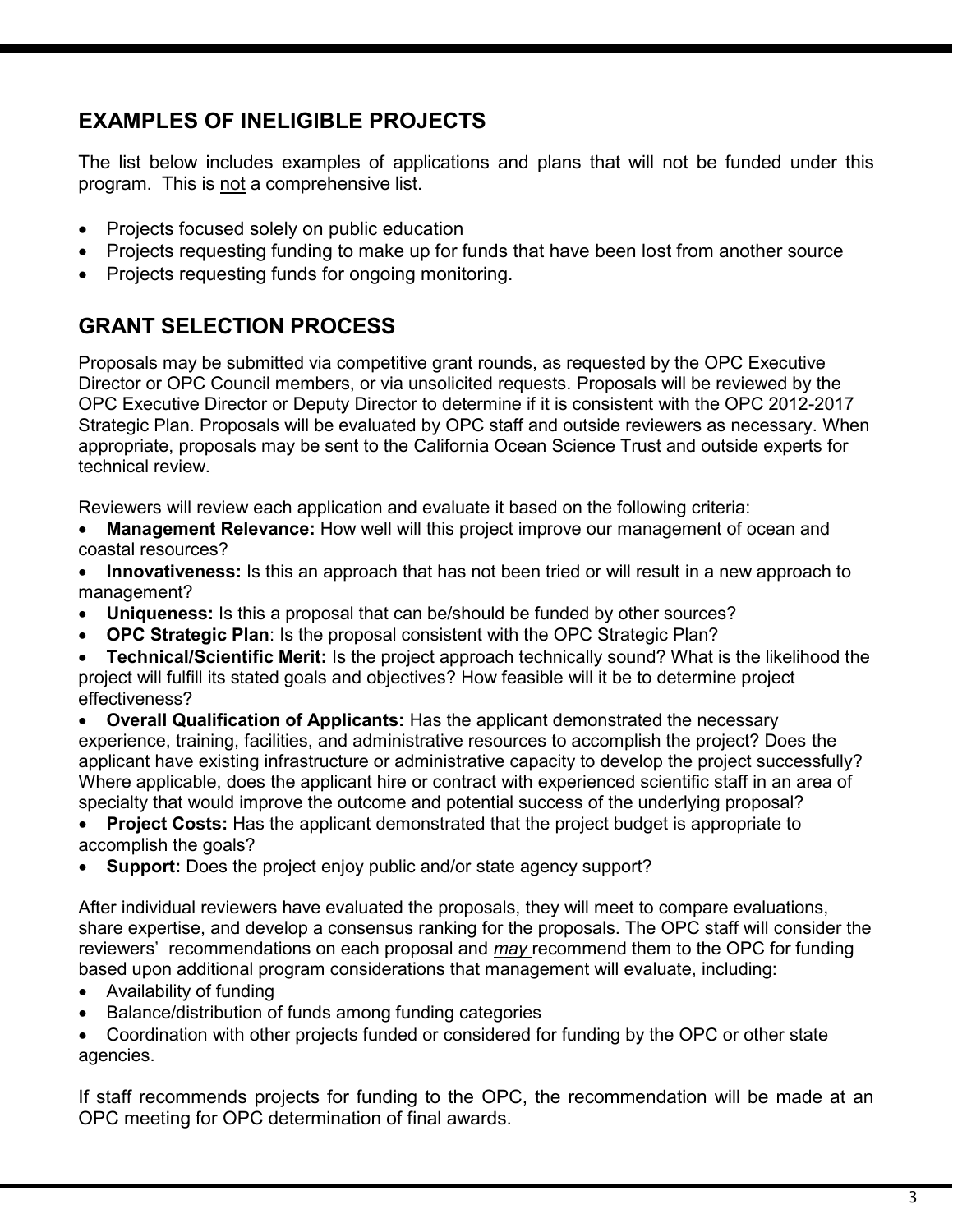# **PROPOSALS**

For technical assistance in preparing proposals, contact the OPC Deputy Director.

Proposals have three sections -

- **1. Signature Page**
- **2. Work Plan**
- **3. What to Submit – Supporting Documents**

#### **PROPOSAL QUESTIONS –**

- 1. How has the need for an OPC grant been established?
- 2. What work will be conducted and who will be involved? Include any partners, community input, etc.
- 3. What OPC 2012-2017 Strategic Plan goal will be addressed with this project?
- 4. Describe any assessments that have been conducted to date.
- 5. What proposed action in the OPC 2012-2017 Strategic Plan will be addressed?
- 6. Describe how entities with jurisdiction over the project area, if applicable, will become involved in the successful completion of the project.

## **Organizational Capacity**

 In addition to meeting OPC program objectives, applicants should demonstrate their ability to carry out the project.

- 1. Describe the applicant's experience in doing similar projects.
- 1. Describe the applicant's experience in doing similar projects.<br>2. Does the applicant have professional staff qualified to successfully complete the project. If not, how will this expertise be acquired?

#### **Work Plan**

 Applicants must provide a detailed work plan that specifies what steps will be taken to complete the project including establishing benchmarks with target completion dates and a cost estimate. The project cost estimate and schedule should be of sufficient detail to allow assessment of the progress of the work plan at regular intervals.

Elements of a work plan should include, but are not limited to –

- Needs Assessment
- Development of goals, objectives, and action steps
- Public Outreach and Stakeholder Meetings, as applicable
- Coordination with entities having jurisdiction over project , as applicable

The work plan should clearly address –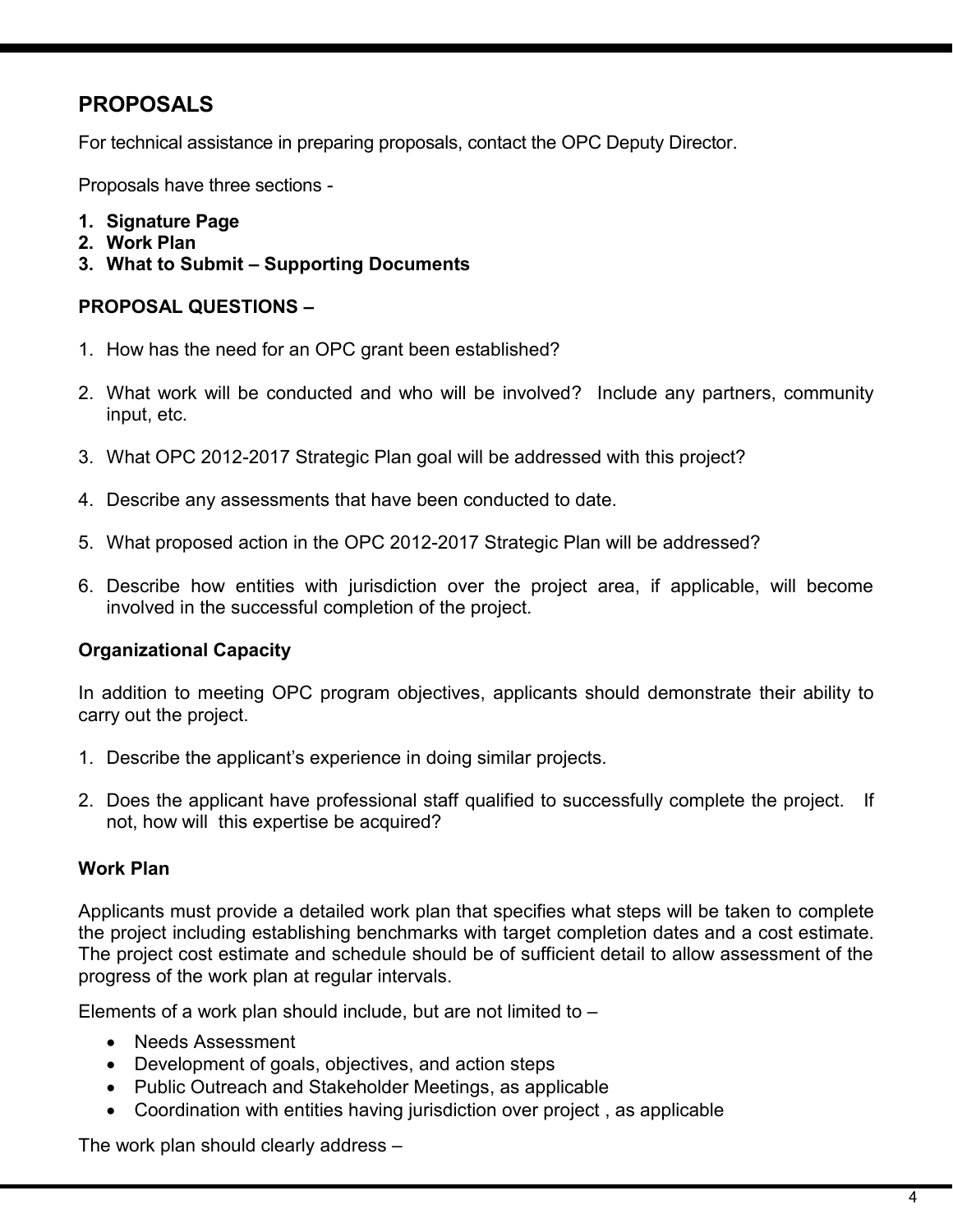- What are the goals and objectives of the proposed project including implementation (e.g., strategy, timeline, committed resources, municipal and partner support?
- What are the project deliverables and when can the State expect them?
- Does the work plan demonstrate that the project can be developed within allotted timeframes?
- Does the work plan demonstrate that the project can be developed for the grant amount requested or in combination with other committed funds?
- Are the target completion dates reasonable and attainable?

## Work Plan Summary

 Indicate the specific benchmarks of the work plan that will be funded by this grant. Specify the estimated cost for each benchmark and when these benchmarks will be completed. (Total estimated costs should equal grant amount requested plus other funders' contributions).

| Plan Element / Deliverable / Benchmark | <b>Estimated Cost</b> | <b>Target Completion Date</b> |  |  |  |
|----------------------------------------|-----------------------|-------------------------------|--|--|--|
|                                        |                       |                               |  |  |  |
|                                        |                       |                               |  |  |  |
| <b>Total</b>                           |                       |                               |  |  |  |

## **WHAT TO SUBMIT: SUPPORTING DOCUMENTATION**

The Proposal is composed of three (3) sections: Questions, Work Plan and Supporting Documents.

## **Submit 1 (one) unbound original or digital PDF**

- $1<sub>1</sub>$ Questions
- 2. <u>Work Plan</u>
- 3. Work Plan Summary (timeline with benchmarks)
- $\overline{4}$ 4. Eligibility for Nonprofit Applicants - Provide the following information:
	- • Evidence that the corporation is qualified under Section 501(c) (3) of the Internal Revenue Service Code.

## **OPC GRANT ADMINISTRATION**

#### **General Overview of Grant Process**

- **1.** Applicant submits a proposal with supporting documents
- **2.** Staff and potentially additional reviewers reviews application and ensures receipt of all required material. OPC staff make recommendations and determinations about the merit of the proposed project.
- **3.** The OPC approves a potential award based on completion and approval of a grant agreement by OPC staff, which shall include an applicable work plan and all relevant deliverables or other benchmarks.
- **4.** OPC staff work with grantee on development of a project Work Program, based upon the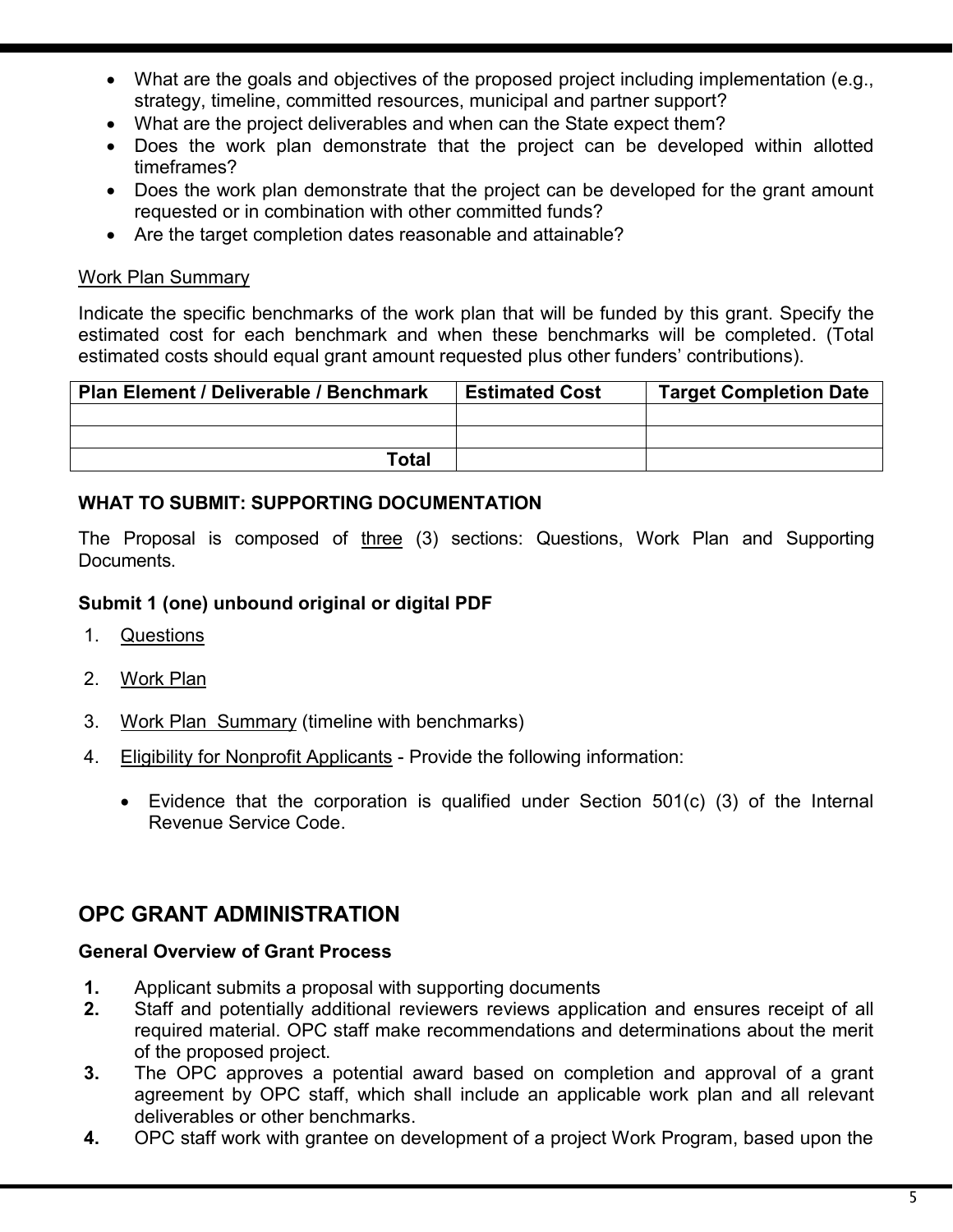work plan included in the Proposal. The Work Program includes the tasks, budget, and schedule necessary to complete the project, and is included as an Exhibit in the grant agreement.

- **5.** State sends grant agreement and grant administration materials to grantee.
- **6.** Grantee signs and returns all required copies of the Grant Agreement to the State. A fully executed original will be returned to the grantee, with a letter from the OPC Executive Director notifying the grantee that an OPC staff person has the authority to act on behalf of the Executive Director with respect to the agreement. See Appendix A for template.
- **7.** Grantee completes project according to the project Work Program and submits required deliverables to OPC staff for review and approval.
- **8.** Grantee submits documents necessary to close project (i.e., deliverable as defined in agreement)
- **9.** State approves final project and approves final payment and/or release of any retention.
- **10.** The grant may be audited as frequently as annually for three years after the project is completed.

#### **Changes to Approved Work Plans**

 A grantee wishing to make changes or amendments to an approved Work Program must first obtain approval from OPC staff. Changes to the Work Program must continue to meet the need cited in the original application to be approved. The grantee jeopardizes funding should changes be made without approval.

## **Eligible Costs**

 Direct costs necessary for the development of the project and incurred during the project performance period specified in the Grant Agreement will be eligible for reimbursement. All eligible costs must be supported by appropriate documentation. Costs incurred outside of the performance period are not eligible. Consistent with the requirements of State Administrative Manual section 8756, indirect costs up to 25% of total direct costs are eligible. Please see Appendix B for more information about eligible costs.

## **Payment of Grant Funds**

 Funds cannot be disbursed until there is a fully executed grant agreement between the State and the grantee.

- Payments will be made on a reimbursement basis (i.e., the grantee pays for services, products or supplies and is then reimbursed by the State).
- The grantee will submit requests for payment no less frequently than quarterly (assuming activity occurred within that quarter) and no more frequently than monthly.
- Ten percent (10%) of the amounts submitted for reimbursement may be withheld and issued as a final payment upon project completion, at the sole discretion of the state and as stated in the grant agreement.
- Advance payments for eligible costs are not allowed.
- Except as otherwise stated in the grant agreement, the State will reimburse travel and related expenses at actual costs not to exceed the rates provided in Title 2, Division 1, Chapter 3, Subchapter 1, Article 2 of the California Code of Regulations ("CCR").

## **Loss of Funding** (Not a complete list)

The following are examples of actions that may result in a grantee's loss of funding: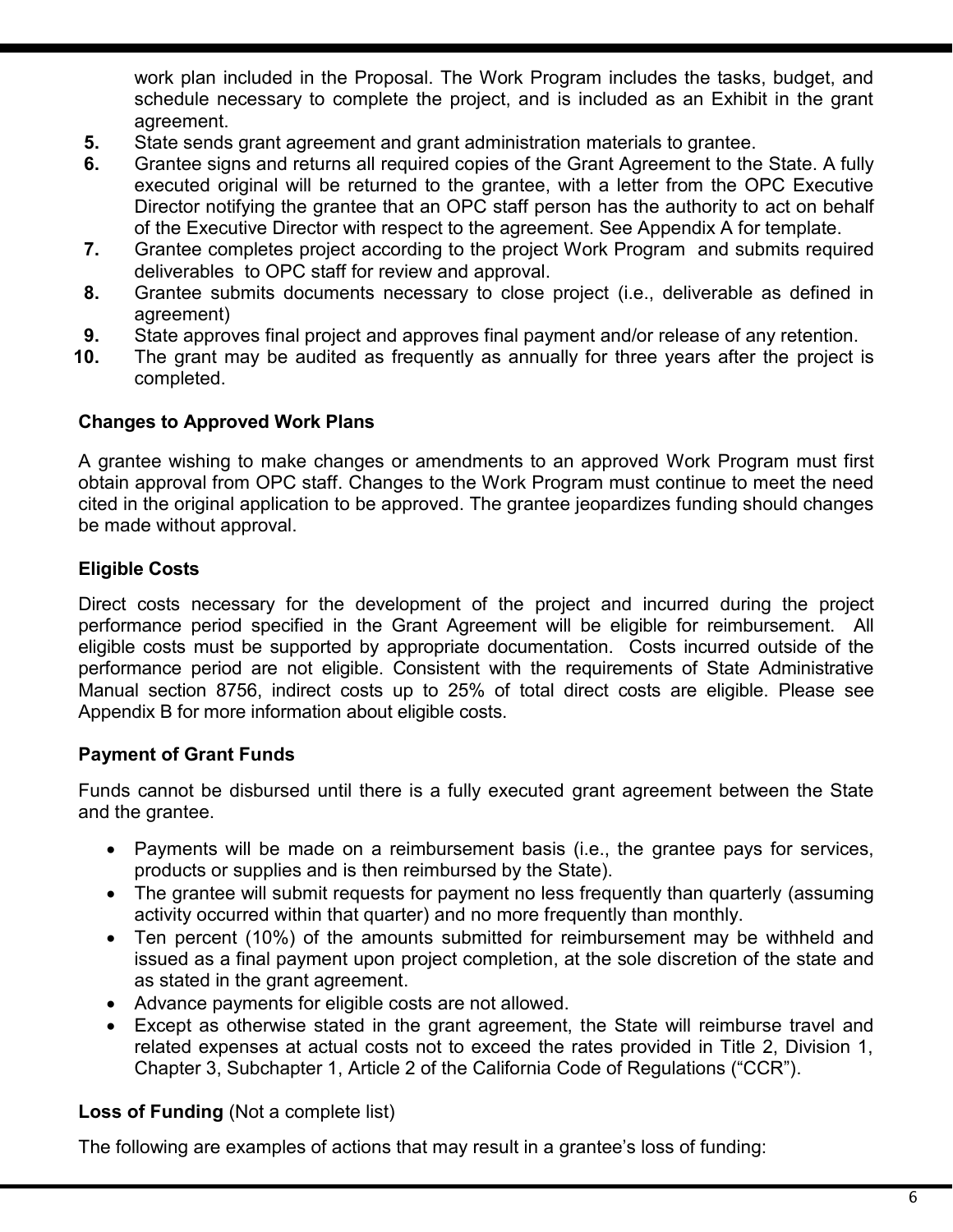- Grantee fails to obtain a grant agreement.
- Grantee withdraws from the grant program.
- Grantee fails to complete the funded project.
- Grantee fails to submit all documentation within the time periods specified in the grant agreement.
- Grantee changes scope/deliverables without prior approval from OPC staff.

# **STATE AUDIT AND ACCOUNTING REQUIREMENTS**

## **Audit Requirements**

 Bond funded projects are subject to audit by the State of California annually and for three (3) years following the final payment of grant funds. If a project is selected for audit, advance notice will be given. The audit shall include all books, papers, accounts, documents, or other records of the grantee, as they relate to the project for which the funds were granted.

 The grantee must have the project records, including the source documents and evidence of payment, readily available, and provide an employee with knowledge of the development of the project to assist the auditor. The grantee must provide a copy of any document, paper, record, or the like, requested by the auditor.

#### **Accounting Requirements**

The Grantee must maintain an accounting system that:

- Accurately reflects fiscal transactions, with the necessary controls and safeguards.
- • Provides a good audit trail, including original source documents such as purchase orders, receipts, progress payments, invoices, time cards, evidence of payment, etc.
- Provides accounting data so the total cost of a deliverable can be readily determined.

## **Records Retention**

 Records must be retained for a period of three (3) years after final payment is made by the State. All project records must be retained by the grantee at least one (1) year following an audit. least three (3) years following project completion and one year following an audit. A project is considered complete upon receipt of final grant payment from the State. Grantees are required to keep source documents for all expenditures related to each grant for at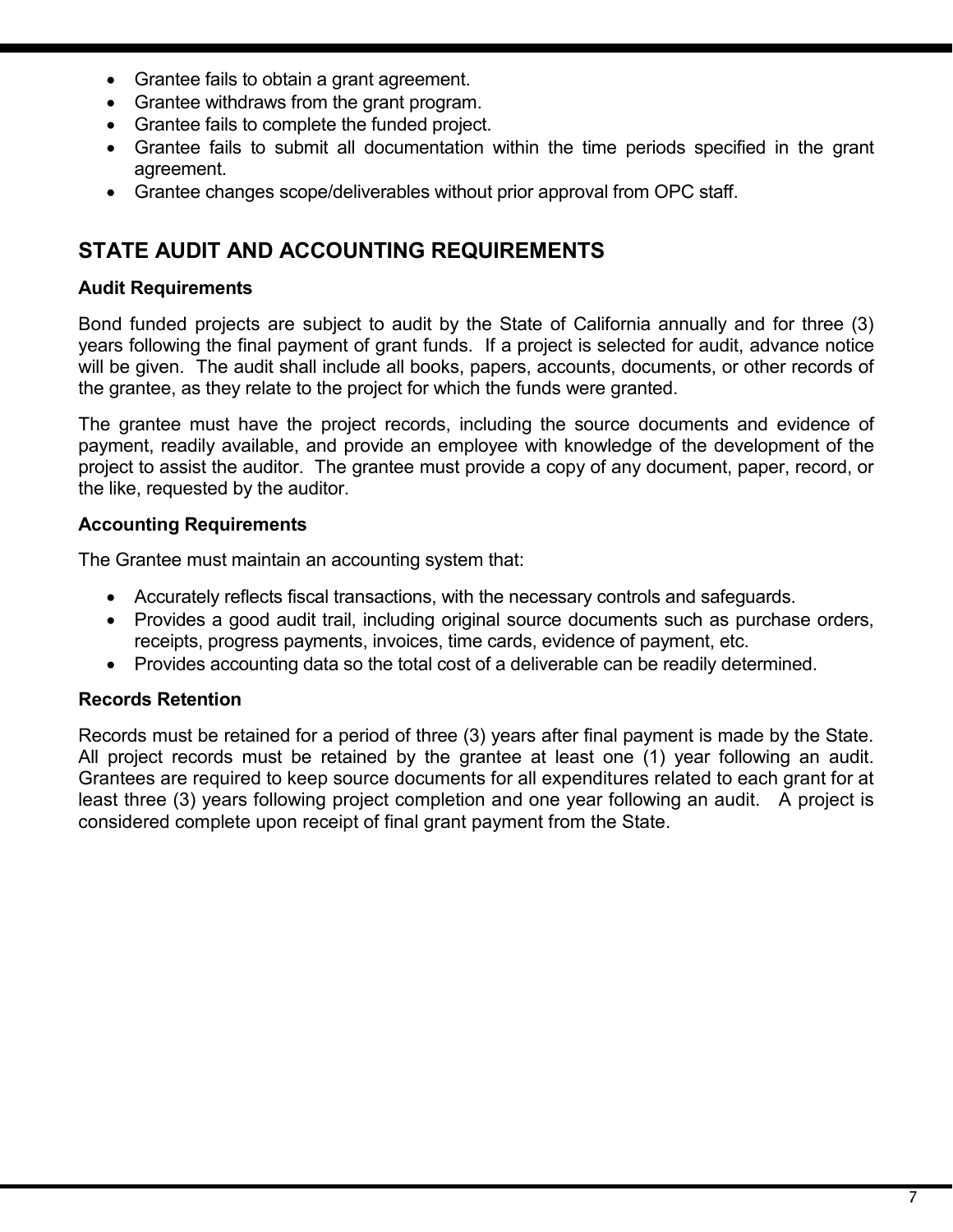## **APPENDIX A - DESIGNATION LETTER TEMPLATE**

The following template letter should be modified and sent to the grantee with a fully executed copy of the grant agreement, notifying them of the OPC Executive Director's designee.

<<Date>>

<<Grantee's Address>>

Subject: Designation of OPC Manager Grant Agreement No. << #####>>>

Dear <<Grantee contact>>,

<<OPC Project Manager>> is authorized to manage this grant and to approve all payments to the address listed above.

 I have enclosed a signed copy of the agreement. I look forward to our continued work together on this project.

Sincerely,

<<OPC Executive Director's name>> Executive Director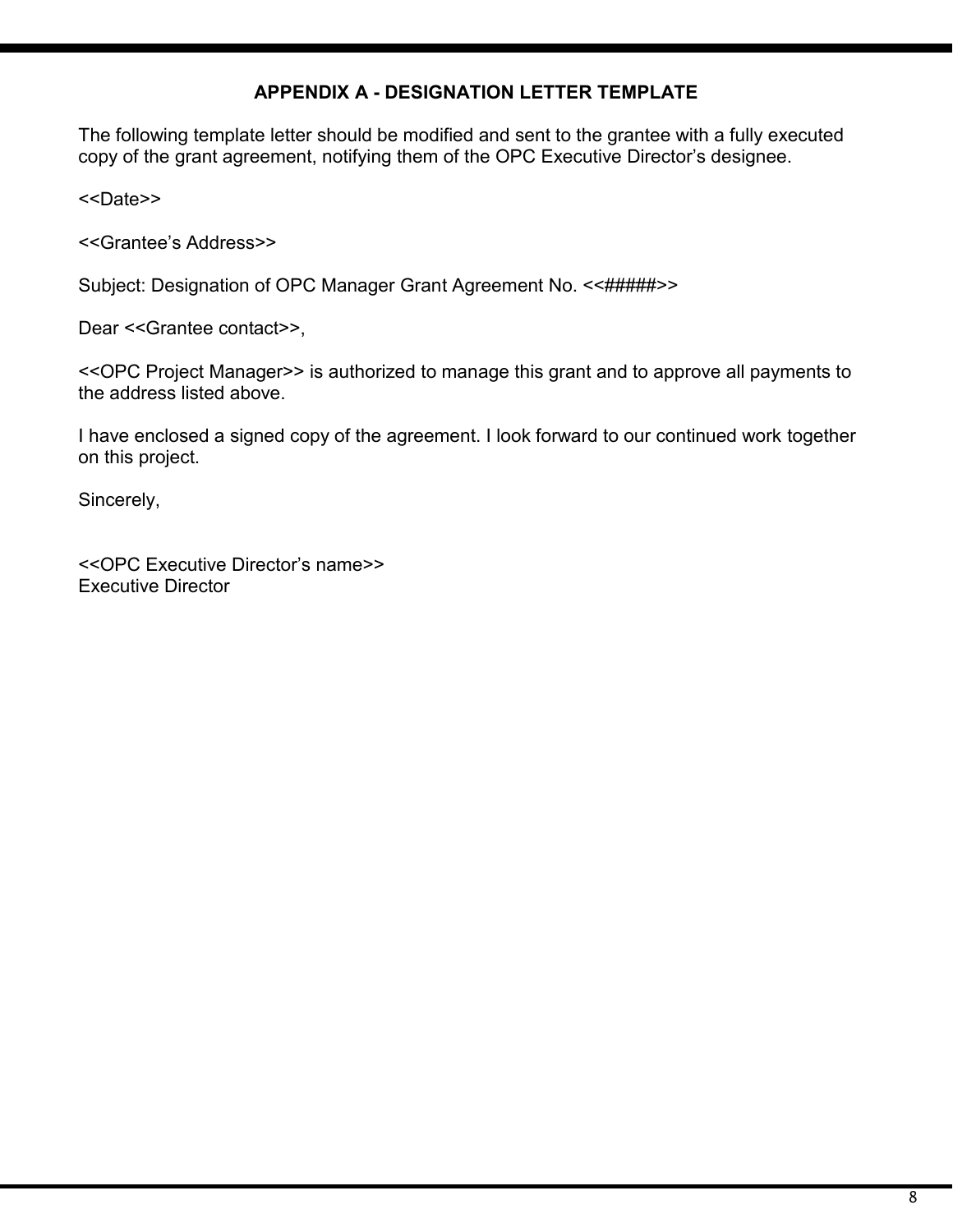## **APPENDIX B - ELIGIBLE COSTS**

 Direct costs necessary for the development of the OPC project and incurred during the Project Performance Period specified in the Grant Agreement will be eligible for reimbursement. All eligible costs must be supported by appropriate documentation. Costs incurred outside of the performance period are not eligible for funding. Consistent with the requirements of State Administrative Manual section 8756, indirect costs up to 25% of total direct costs are eligible. .

1. Personnel or employee services – Costs for services of the grantee's employees directly engaged in project development must be computed according to the Grantee's prevailing wage or salary scales, and may include fringe benefit costs such as vacations, sick leave, Social Security contributions, etc., that are customarily charged to the recipient's various projects. Costs charged to the project development must be computed on actual time spent on the project development and evidenced by time and attendance records describing the work performed on the project development as well as payroll records. Overtime costs may be allowed under the recipient's established policy provided the regular work time was devoted to the same project.

 Salaries and wages claimed for employees working on State grant funded projects must not exceed the Grantee's established rates for similar positions.

- 2. Consultant services Costs for the services of consultants working on developing the project or any related documents, processes, etc. are eligible.
- 3. Other expenditures In addition to the major categories of expenditures, funding may be provided for miscellaneous costs necessary for development of the project at the discretion of the State. Some of these costs may include:
	- Work performed by another section or department of the grantee's agency that can be documented as direct costs to the project development. (See requirements above under Personnel or employee services).
	- Public Outreach including brochures, advertisements and costs attributed to the planning and conducting of meetings (except refreshments).
	- Travel necessary to complete the project as identified in the Work Program. Travel reimbursements for Grantees and their consultants must adhere to the State rates and restrictions as feasible, including mileage, hotel and meal costs. Travel expenses should be billed at cost, and documentation must be provided with requests for payment.
- 4. Contingency Up to 10% of the grant may be budgeted for contingency costs. All such costs must be eligible per these guidelines.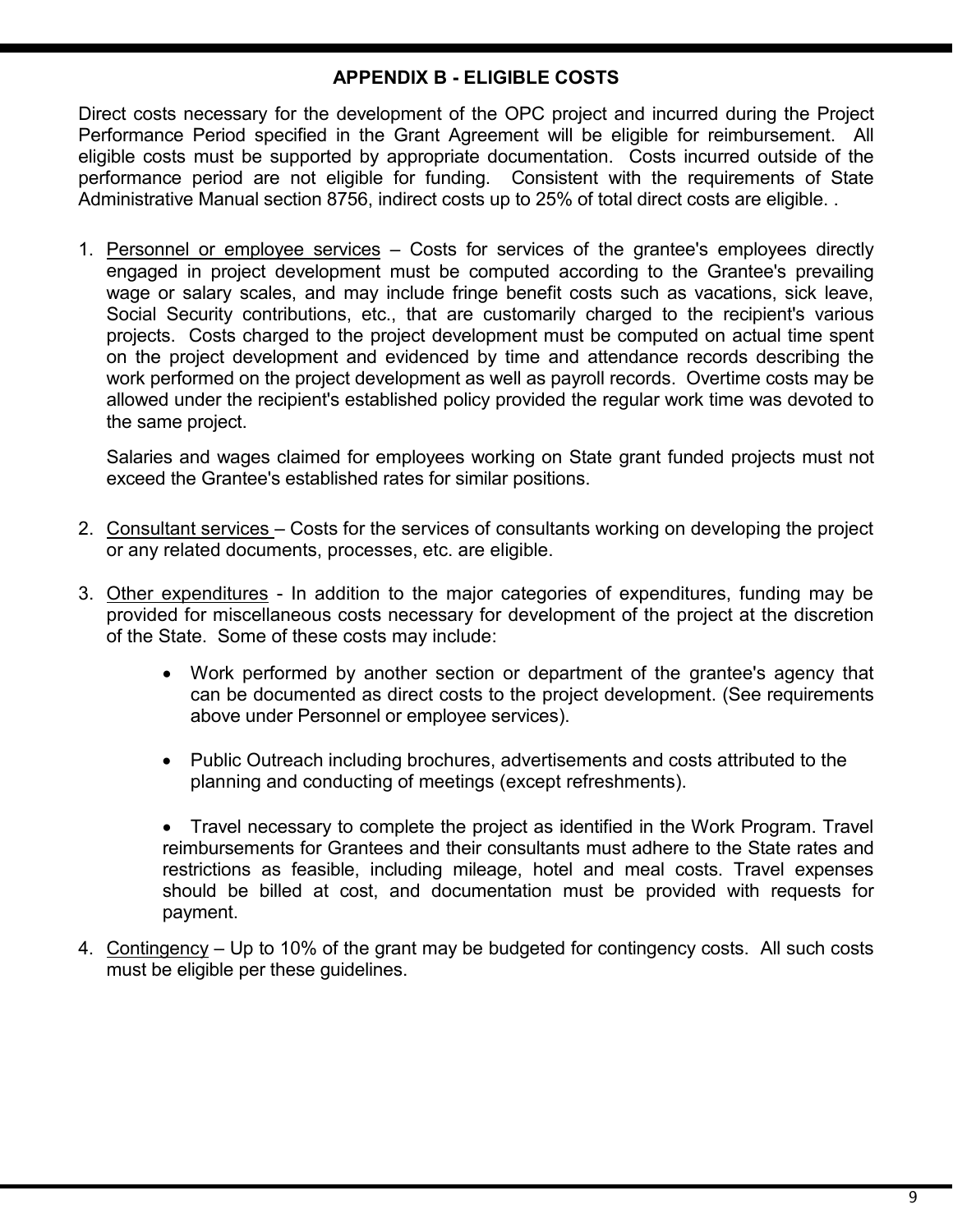#### **APPENDIX C - COST ESTIMATE FORM**

All cost elements included should be clearly described in the Work Plan.

| <b>Plan Tasks (Samples Only)</b>   |                                          | <b>Unit Price</b><br>\$ | Unit of<br><b>Measure</b> | Quantity | <b>Total</b><br><b>Amount</b><br>\$ | <b>OPC</b> | <b>Named</b><br><b>Funding</b><br>Source #1<br>\$ | <b>Named</b><br><b>Funding</b><br><b>Source</b><br>#2<br>\$ | <b>Named</b><br><b>Funding</b><br><b>Source</b><br>#3<br>\$ |
|------------------------------------|------------------------------------------|-------------------------|---------------------------|----------|-------------------------------------|------------|---------------------------------------------------|-------------------------------------------------------------|-------------------------------------------------------------|
| <b>Project Administration</b><br>1 |                                          |                         |                           |          |                                     |            |                                                   |                                                             |                                                             |
|                                    | Surveys                                  |                         |                           |          |                                     |            |                                                   |                                                             |                                                             |
|                                    | <b>Consultant Contracting</b>            |                         |                           |          |                                     |            |                                                   |                                                             |                                                             |
| <b>Subtotal Task 1</b>             |                                          |                         |                           |          |                                     |            |                                                   |                                                             |                                                             |
|                                    |                                          |                         |                           |          |                                     |            |                                                   |                                                             |                                                             |
| 2 Stakeholder Communications       |                                          |                         |                           |          |                                     |            |                                                   |                                                             |                                                             |
|                                    | Identify audience                        |                         |                           |          |                                     |            |                                                   |                                                             |                                                             |
|                                    | Messaging and<br>communications strategy |                         |                           |          |                                     |            |                                                   |                                                             |                                                             |
|                                    | Information gathering                    |                         |                           |          |                                     |            |                                                   |                                                             |                                                             |
|                                    |                                          |                         |                           |          |                                     |            |                                                   |                                                             |                                                             |
| <b>Subtotal Task 2</b>             |                                          |                         |                           |          |                                     |            |                                                   |                                                             |                                                             |
|                                    |                                          |                         |                           |          |                                     |            |                                                   |                                                             |                                                             |
| <b>3 Public Outreach</b>           |                                          |                         |                           |          |                                     |            |                                                   |                                                             |                                                             |
|                                    | Engagement strategy                      |                         |                           |          |                                     |            |                                                   |                                                             |                                                             |
|                                    | Meetings & workshops                     |                         |                           |          |                                     |            |                                                   |                                                             |                                                             |
|                                    | Community liaisons                       |                         |                           |          |                                     |            |                                                   |                                                             |                                                             |
| <b>Subtotal Task 3</b>             |                                          |                         |                           |          |                                     |            |                                                   |                                                             |                                                             |
|                                    |                                          |                         |                           |          |                                     |            |                                                   |                                                             |                                                             |
| <b>4 Materials</b>                 |                                          |                         |                           |          |                                     |            |                                                   |                                                             |                                                             |
|                                    | <b>Printing costs</b>                    |                         |                           |          |                                     |            |                                                   |                                                             |                                                             |
|                                    | Graphics costs                           |                         |                           |          |                                     |            |                                                   |                                                             |                                                             |
| <b>Subtotal Task 4</b>             |                                          |                         |                           |          |                                     |            |                                                   |                                                             |                                                             |
|                                    |                                          |                         |                           |          |                                     |            |                                                   |                                                             |                                                             |
|                                    |                                          |                         |                           |          |                                     |            |                                                   |                                                             |                                                             |
|                                    |                                          |                         |                           |          |                                     |            |                                                   |                                                             |                                                             |
|                                    |                                          |                         |                           |          |                                     |            |                                                   |                                                             |                                                             |
| <b>GRAND TOTAL</b>                 |                                          |                         |                           |          |                                     |            |                                                   |                                                             |                                                             |

Task listing should be detailed and customized to fit your Plan development process. Each funding source, whether In-Kind or cash should have its own column. Specify In-Kind or cash in each column heading. The unit price multiplied by the quantity equals the Total Amount column. The SGC Grant and Other Funding Sources should also sum to the Total Amount column.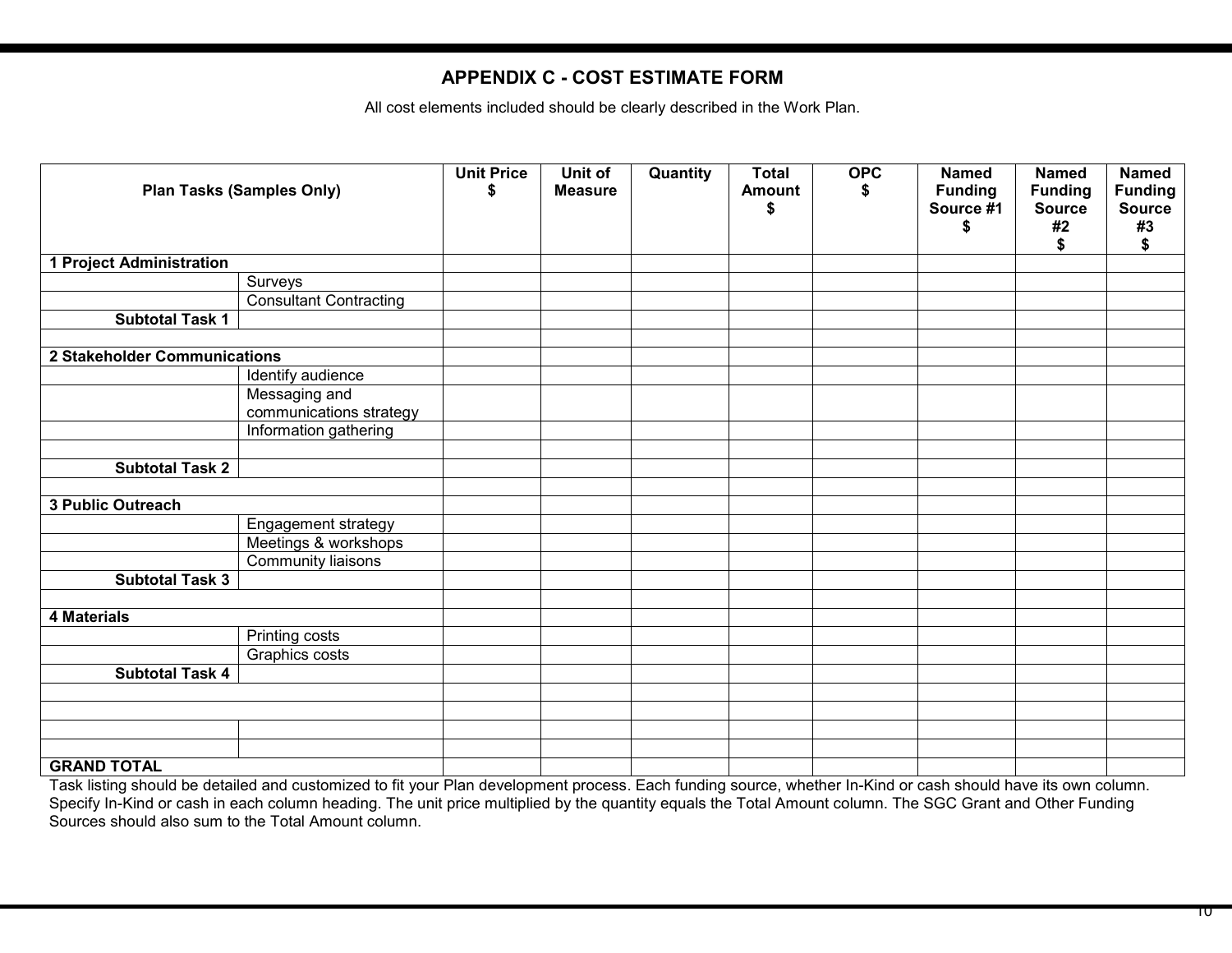## **APPENDIX D – DEFINITIONS**

Unless otherwise stated, the terms used in these grant guidelines have the following meanings:

 **Applicant** means an eligible organization requesting funding from a program administered by the State.

 **Benchmark** means specific tasks or project deliverables identified in the project Work Program to be approved by the State**.** 

 **Bond or Bond Act** means Proposition 84, the Safe Drinking Water, Water Quality and Supply, Flood Control, River and Coastal Protection Bond Act of 2006.

 **CEQA** means the California Environmental Quality Act, Public Resources Code Section 21000 et seq.; Title 14, California Code of Regulations, Sections 15000 et seq.

 **Council** means the California Ocean Projection Council established pursuant to the California Ocean Protection Act.

**Fund or Funds** means the Environmental License Plate Fund.

 **Grant Agreement** means a contractual arrangement between the State and grantee specifying the payment of funds by the State for the performance of specific Project objectives within a specific project performance period by the grantee.

**Grantee** means an applicant that has an agreement for grant funding with the State.

**Grants Administrator** means an employee of the State who manages the grants.

 **In-Kind** means non-cash donations from governmental or private sources, and includes volunteers, materials and services.

 **Indirect/Overhead Costs** means expenses of doing business that are of a general nature and are incurred to benefit at least two or more functions within an organization. These costs are not usually identified specifically with a grant, grant agreement, project or activity, but are necessary for the general operation of the organization. Examples of indirect costs include salaries and benefits of employees not directly assigned to a Project; functions such as personnel, business services, information technology, janitorial, and salaries of supervisors and managers; and overhead such as rent, utilities, supplies, etc.

 **Nonprofit Organization** means any nonprofit corporation qualified to do business in California, and qualified under Section 501 (c) (3) of the Internal Revenue Code.

 **Other Sources of Funds** means cash or In-Kind contributions that are required or used to complete the Urban Greening project beyond the grant funds provided by this program.

 **Project** means the activity to be accomplished with grant funds, and other funds if necessary, that meet the intent of the statutory conditions.

 **Project Performance Period** refers to the beginning and ending dates of the Grant Agreement. Eligible costs incurred during this period may be funded from the grant.